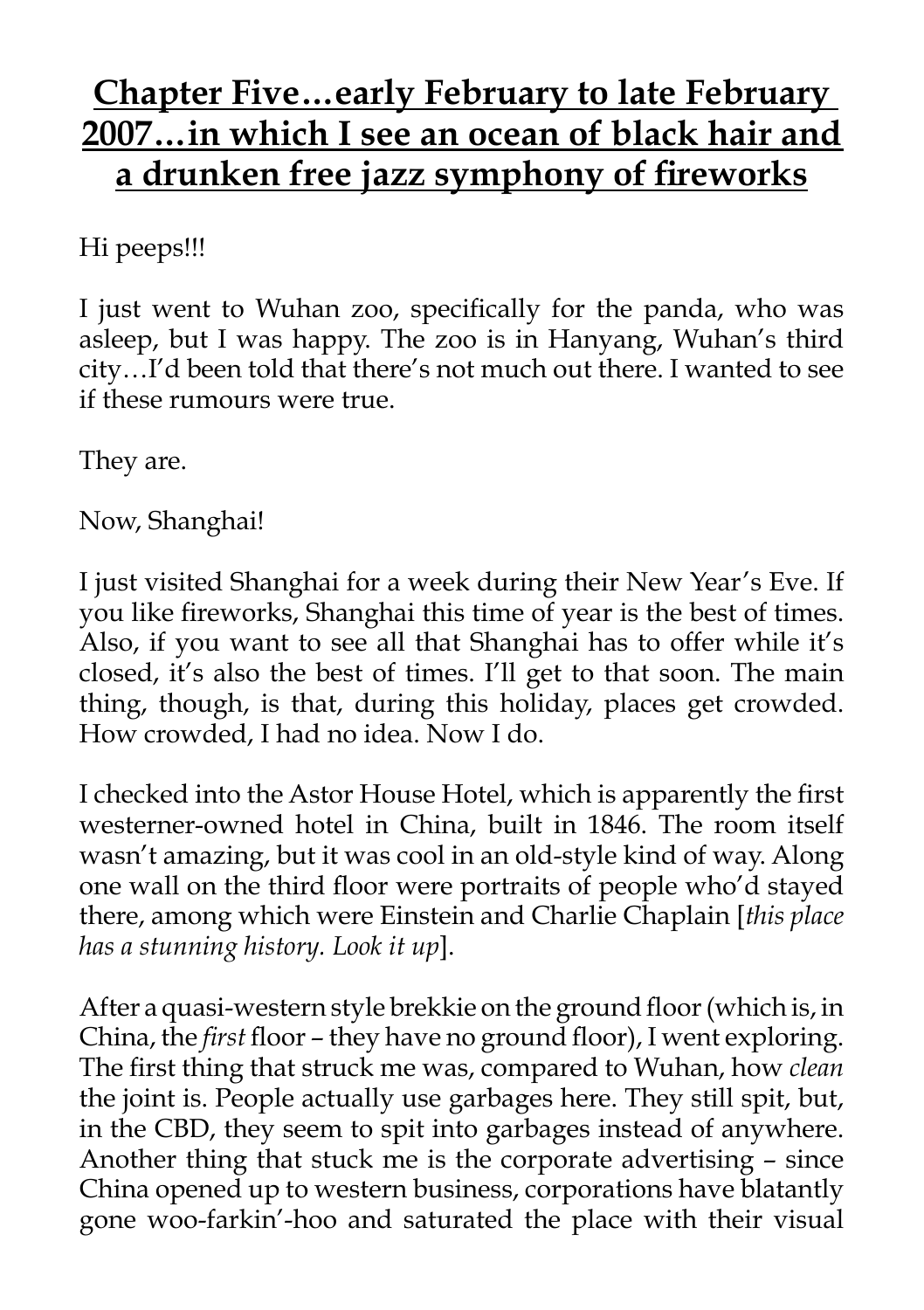pollution…a boat on the river here was just a massive, two-storey screen showing ads to the billions of people on the foreshore, and, perplexingly, they were taking photos of it [*on my second trip to Shanghai in 2012, not only did they have TV screens on the back of taxi cab seats (for the backseat passengers), but these touchscreens actually give you a* choice *of the commercial that you, apparently,* want *to see*].

On first impressions, Shanghai reminded me of Sydney, at least more than, say, Melbourne. Drivers seem to indicate, stay vaguely in lanes, and vaguely obey the little green man. The western-based CBD is surprisingly small, to be honest, especially as I explored it in the next few days – you only have to go a short distance away from the mega-commercial areas for Shanghai to revert back to garbage-throwing, proudly spitting hagglers akin to Wuhanese. I had an overpriced beer or two at a bar, while trying to decipher my way around three maps, all of which had totally different pinyin, trying to find my way to the Bund, which is basically the foreshore. Once there, I saw...uuummmm...people. And more people. I'm guessing there was a foreshore there, since the map told me that there was, but I couldn't see it, unless the map just didn't mention that the Bund was actually covered in a pulsating black carpet that lived about a metre and a half off the ground.

That night, I struck up conversations with people, simply because they spoke English. It's strange to be language-starved…that's part of the experience of living in a place like Wuhan, it seems, and so Shanghai was, to me, a rock pool in the middle of a linguistic desert. It's a very tangible feeling.

## | 鸡 |

Next morning, I went to Shanghai museum, in People's Square, or *ren min guang chang* (人民广场).This museum is *amazing* – absolutely stunning in its bewildering *thoroughness*. Pretty well everything remotely archaeological in China's history is here somewhere – art, pottery, calligraphy, currency, bells, furniture, jade, stone sculptures, ceremonial and theatrical masks, ceramics, bronze, seals (ie stamps), each one with a third of a floor devoted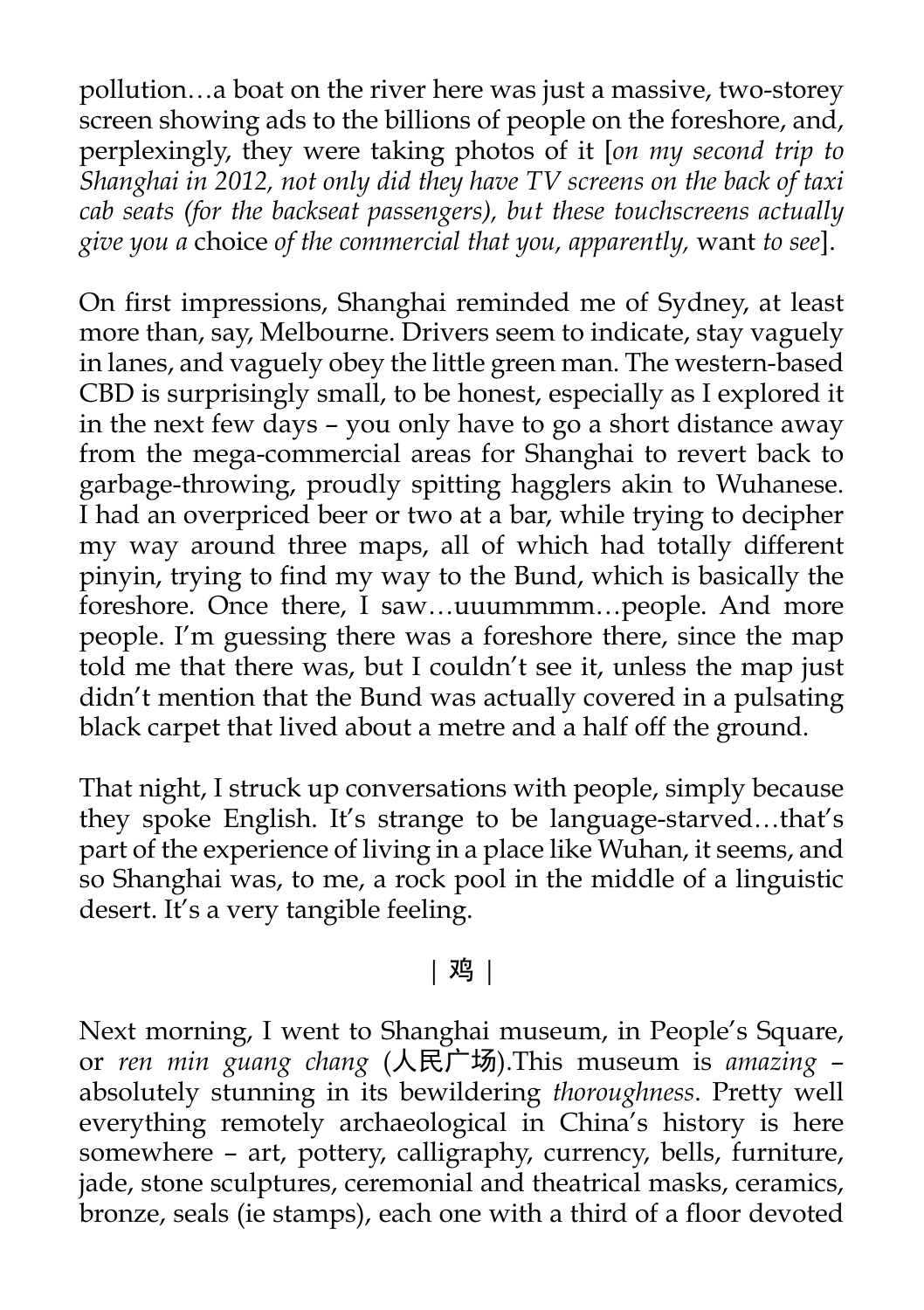to it.

The calligraphy section really got my interest, since I've been learning the language. According to the captions, calligraphy started (not surprisingly) as an aesthetic pastime, mainly for the elite, but started to become a serious form of communication about eight hundred years ago (before that, communication down the generations was spoken – it was the same across Europe). It was interesting to recognise characters on these ancient scrolls. For instance, I saw their characters for "big" and "mountain" in something eight hundred years old, and dozens of characters undergoing linguistic evolution.

All in all, this museum is *amazing*. If you come here looking for champagne-coated pole dancers gyrating to an extended Fatboy Slim remix, you'll leave in a state of lament; but if you're looking for a flamboyant introduction to a startlingly alien culture, you'll leave *thoroughly* impressed.

Then I went looking for a joint to chow at…which, surprisingly, proved hard. Remember, this was their *New Year's Eve* – in the west, this is exactly when venues are pumping, but, here, the only food places open were KFC, Maccas and Pizza Hut, the last of which, unbelievably, with a queue spilling outside the door [*this is not uncommon. As daggy as we think Pizza Hut is in Oz, the Chinese, at the moment, consider it to be a luxurious slice of western decadence; a high-class restaurant. Believe it or not*]. After eventually finding somewhere and scoffing, I wandered out to find the city slowly going manic with fireworks. At this point, I should give some kind of prologue regarding fireworks in China. Firstly, they invented the stuff. Secondly, Brian had warned me that, on NYE, they go apeshit with 'em. So I was expecting to see a firework or two.

But *no way* did that prepare me for the scale of it.

By far the most prevalent thing about fireworks here, from my experience tonight, is that you hear a lot, but see very little, because the buildings are monolithic, and many of the fireworks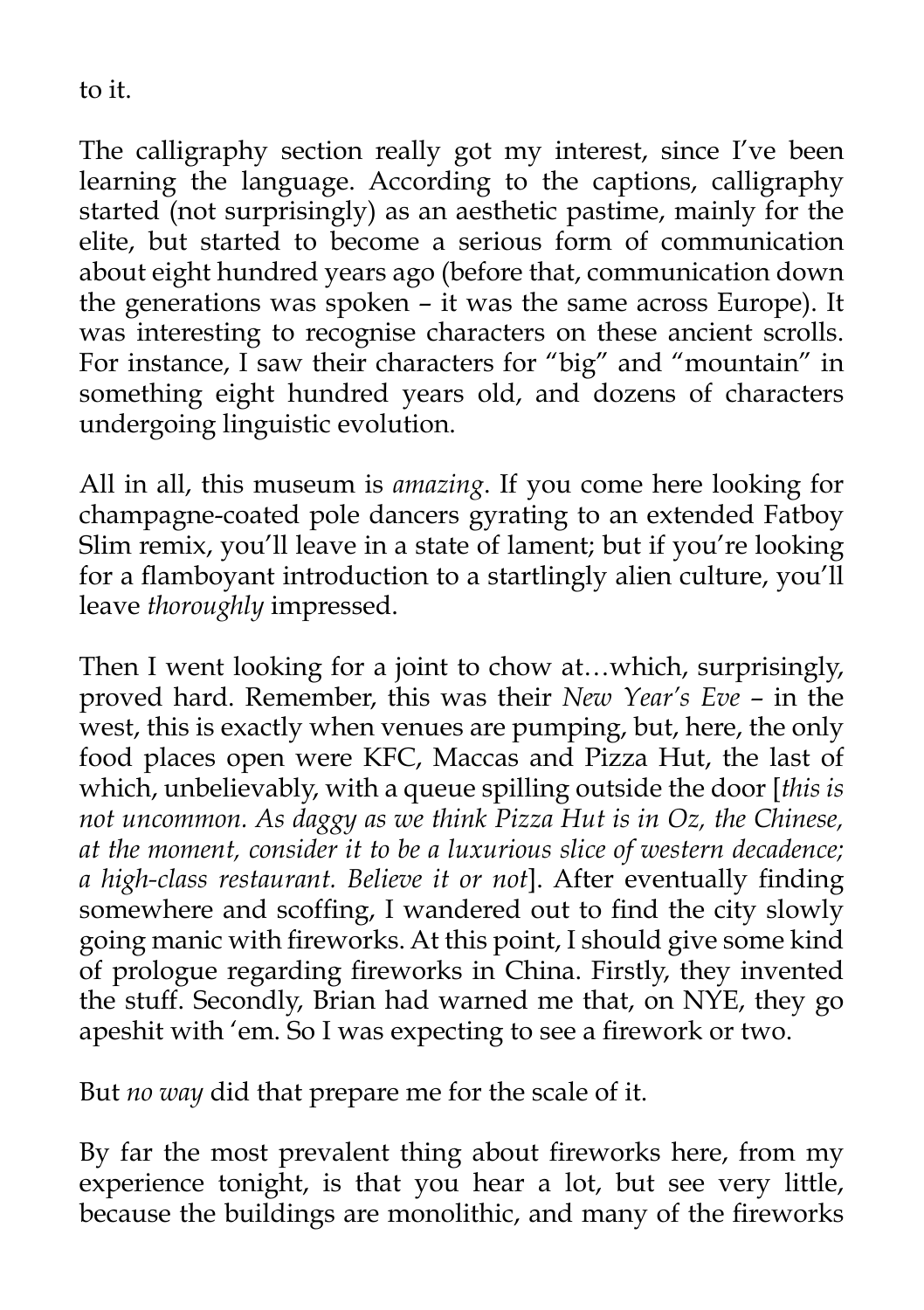don't go that high…but the scale of it nullified both these aspects. Everywhere I went, people were lighting fireworks on the street. Any street, any space, any time…outside every shop, on any momentarily carless street, in any alley, people were lighting anything from skyrocketing visual dazzlers to ground-bound lines of explosives that wreak havoc on any passing set of eardrums. Walking around in this environment is a combination of vibrant, exciting, and nerve-wracking – everywhere you go, there's one hundred percent chance that someone's going to light a firework a metre or two away from you, and the first you'll know of it is when it explodes. If you have poor nerves, this is a night for a bottle of scotch, sleeping pills and hardcore earplugs.

Around eleven, I got to the hotel and expected to see a couple of fireworks, since I was on the fifth floor. A firework or two, I thought. Oh, naïve little me. Because the Chinese are fireworks aficionados, the fireworks here come in many shapes and sizes, and the preferred size for the hardcore fireworker, it seems, is a box a bit bigger than a metre square, and the idea is that you light one corner of it and run (or walk calmly around it as if nothing's happening, like these people were doing). Out of this will shoot maybe sixty big fireworks, one or two at a time, so one of these boxes is about ten or fifteen minute's worth. But, apparently, that's not enough…they kept dragging out box after box after box after box, occasionally having seven or eight going at once, all over the street, along with a multitude of little things perpetually going off in the smoking periphery. In the thick of it, outside the window was a wall of thick smoke, and the fireworks started exploding at ground level, with some exploding level with my window. After about an hour and a half, three or four boxes were bonfires, and the entire street was covered in smoking cardboard…but they just kept on fireworking. They started throwing the fireworks *into* the fires. Behind the other buildings to my left and right, other mobs were obviously doing the same thing, as the surrounding towers of metal and glass reflected explosions of light and colour from different blocks. Important lesson in Chinese culture – when it comes to fireworks, these people do *not* screw around.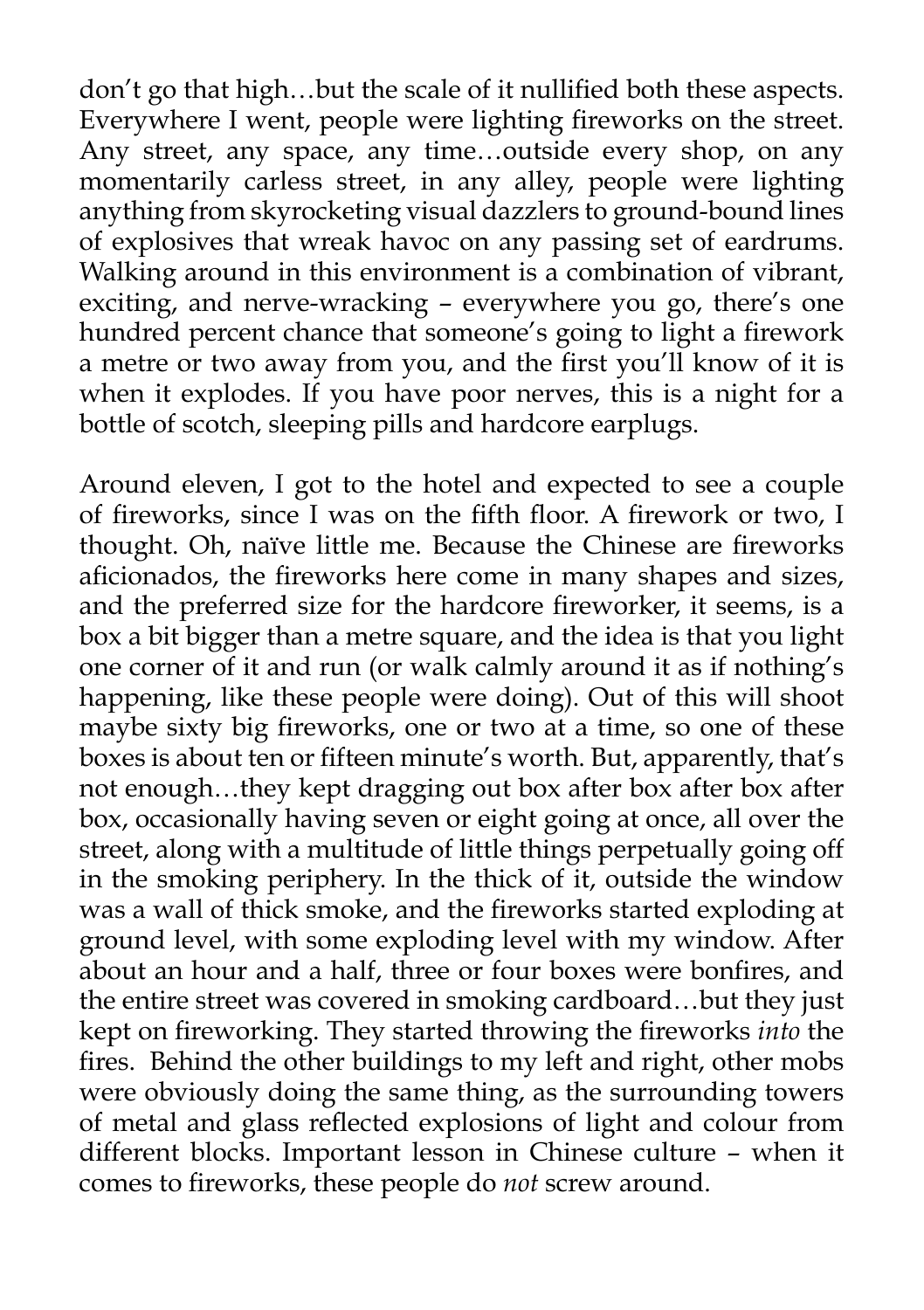It finally eddied off around two am, and I dozed off, my head swimming with Brian's warning that, apparently, this goes on for a week or so…

## | 鸭 |

Next day, I saw the main walking street turned into a vibrant, colourful show, with dancing dragons, and the usual collection of percussion instruments like hand cymbals and tinny-sounding bongoes bashing away. Even though I'd seen it all before in Melbourne, seeing it in Shanghai, on their New Year's Day, was unique…I happily drank it in, uncaring that I looked like a tourist.

I went towards an arts precinct that Brian'd told me about, looking for any contemporary art. On the way, I saw beggars with skin conditions, quite often infants, their faces half or totally black or red. I don't know what causes this. Sometimes it looks like burns, but I think they're hereditary conditions of some sort. Walking around today, I saw them, and also kids with hand deformities, with one kid in particular as if he'd been born with two hands on the one arm, so that one of his or her hands was just a clump of meshed fingers. Other kids had fingers the wrong way around. Tons of missing limbs too. I've been told that Vietnam's streets are still filled with the mutants created by Agent Orange, so the few people that I saw, or see, in China, no matter how alarming, are apparently not much compared to some places in the world. Sobering stuff.

When I got to this arts precinct, it was, not to my astronomically gargantuan surprise, shut, which was a shame, because one of the things I really miss about Australia is the art openings [*it took me years to find an art gallery in Wuhan that had openings – I've heard that only the sponsors and officials get invited, and therefore no-one knows about them. Also, all the art in the opening that I did find was priced for investment. It was about as indie as a custom-made submarine*].

I then just took in whatever there was to take in, which was, this time of year, not much – I walked and walked, and there was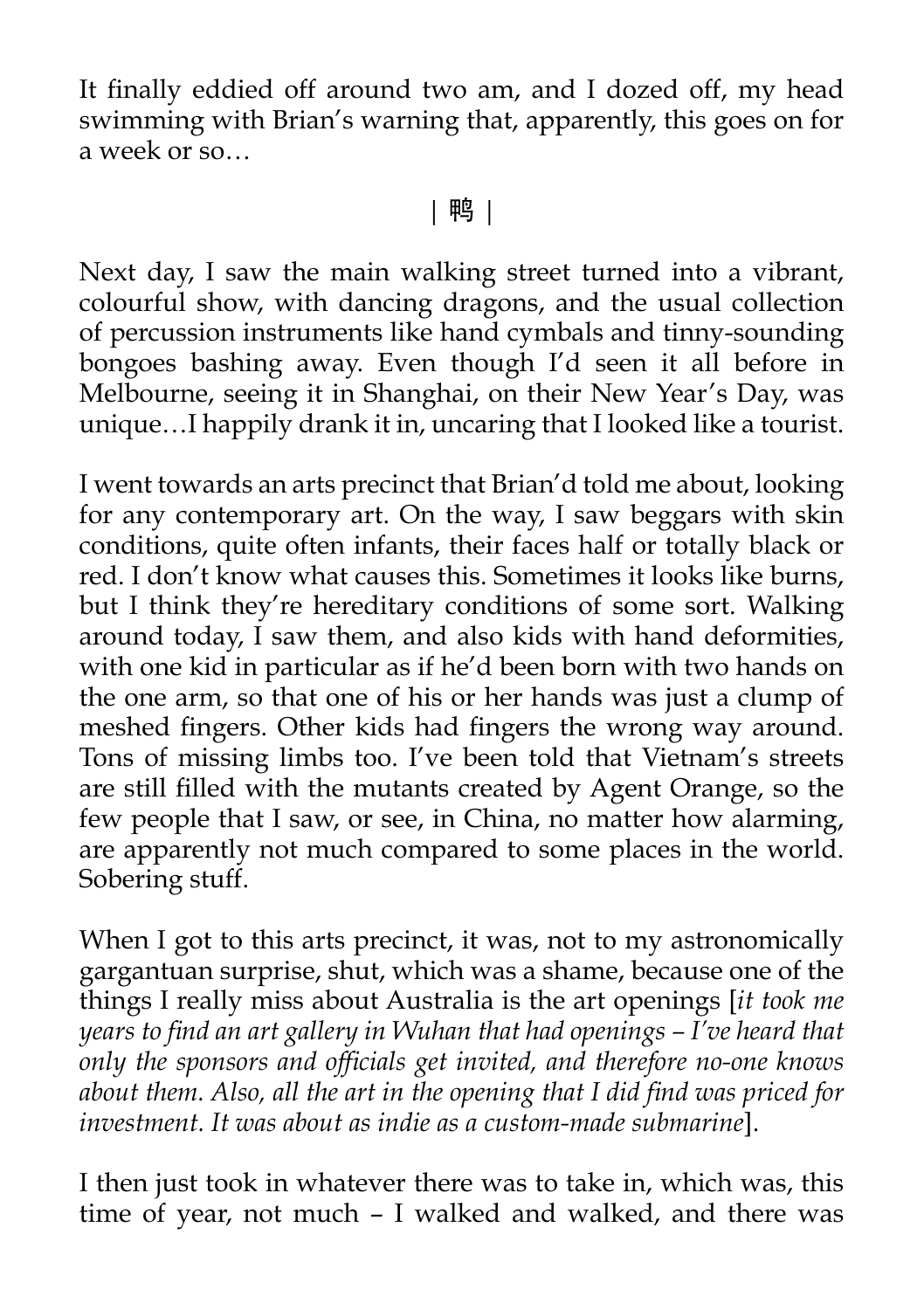*nothing* open. Block after block after block. I got to see a lot of Shanghai though, so that was OK (I couldn't see it the day before, there were too many people – Shanghai yesterday looked like ten thousand ants eating a banana).

After experiencing a couple of unusual situations, like a couple of local gay guys trying to pick me up, and being lured down an alley into a nightclub/meat market by a woman out in the mall saying "you want beer bar? You want beer bar?", I found myself back on The Bund. Here, I wondered what most of China was doing there with me – I figured they were all there to see something, but, if so, I never found out what it was. Maybe they were there to see crowds. If so, they succeeded admirably – and this, in turn, created more crowds for the already-present crowds to see, which I guess made both the new and the old crowds happier and happier. However, I didn't really come here to see that, as statistic-bending as the sight was, so I ended up back at the hotel, and had a rice wine, called *baijiu*, or two. This stuff is astonishingly potent, usually fifty to sixty-five percent alcohol. I watched some TV…English soccer dubbed into Chinese is bizarrely entertaining.

## | 鸡 |

Last day…I went to the other side of the river, an area called Pudong. My main memory is, again, crowds. On both sides of the river *and* all the way in between, there were ziiiiiiiilions of people – I felt that every bipedal ape on Earth was there, every single one of them hell-bent on getting in my way.

There was a "sightseeing tunnel", where you get in a little bubble on tracks, and go to Pudong under the river while being treated to a French-designed lightshow. "Sightseeing", eh? Well, by definition, they were "sights", and I guess I was "seeing" them, but I wouldn't really call it "sightseeing" – it was like an 80's Jean-Michelle Jarre concert, when stage lighting was still a developing artform. Maybe I've just been spoiled by the likes of Tool and Roger Waters, but I just stood there, unimpressed, while everyone else oooheed and aaahed as if it was the best show they'd seen all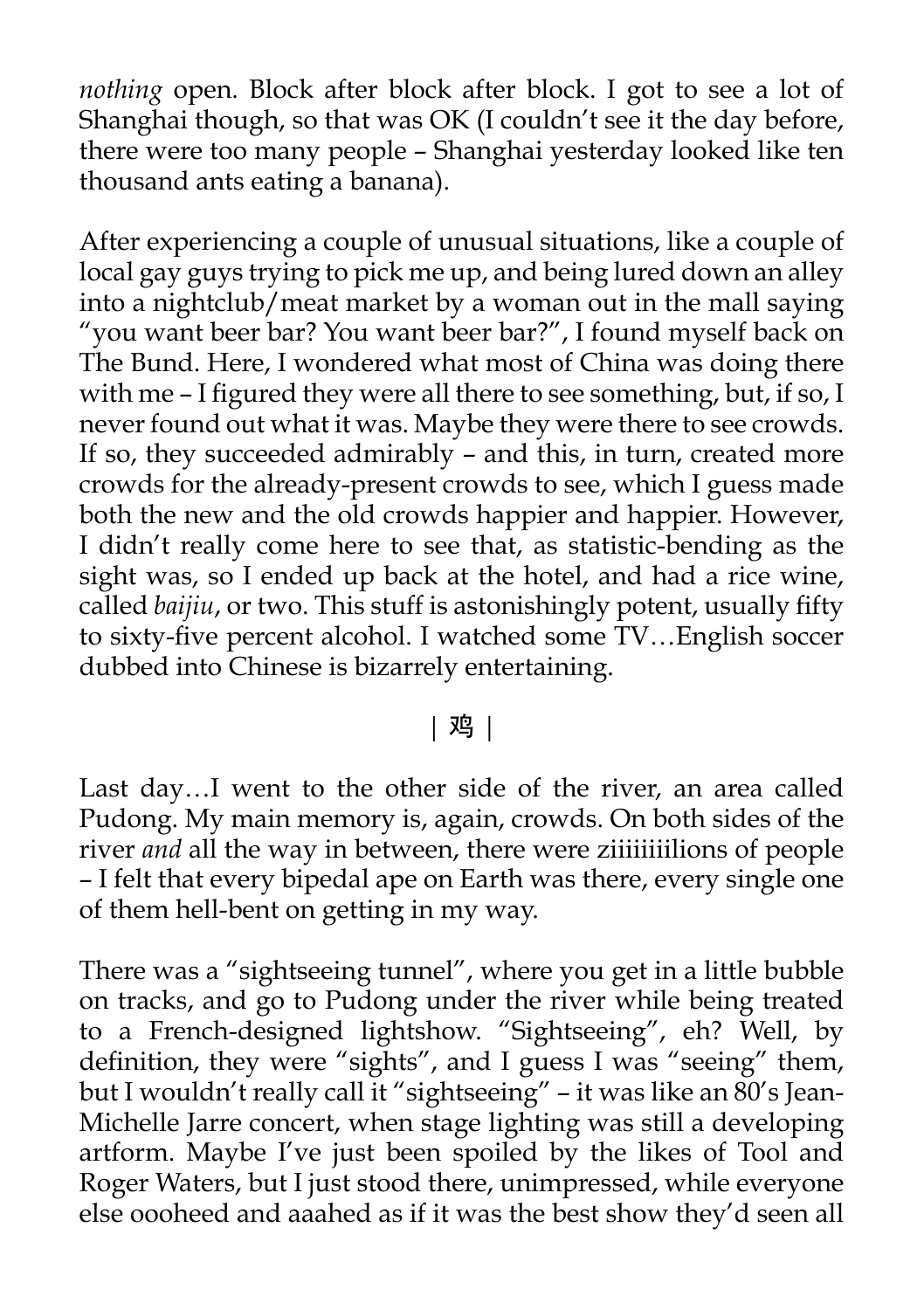year.

After about a twenty-minute trip, we got to Pudong. Well, look, there's the Pearl Tower that Shanghai is famous for (dunno why – it's ghastly), but I couldn't really find much else, except for a *massive* western-style shopping centre. I went through its computerised store guide (all in Chinese), looking for a music shop, and I found *none*. A shopping complex with so many stores that it makes the average mathematician dizzy, and there was *not one* music store. What does this mean? What would Confucius say?

So, after seeing how crowded this place with seemingly nothing in it was, not to mention the rather unspectacularly phallic tower that seventy quillion people were, for some reason, trying to get into, I pretty well ran screaming, retreating back to the "sightseeing" tunnel. Oh, how I failed to rejoice at seeing this show a second time, but, alas, 'twas my fate. I only had a couple of hours before the flight back, so I ended up in People's Square again, where there were only fifty billion people instead of an infinite number.

The plane left at eight pm, and, as my last sight of Shanghai, I serendipitously saw one of the most wondrous things I'd ever seen – *flying over fireworks*. Leaving Shanghai, the city was covered in explosions of light that coated the metropolis like a spellbinding technicolour blanket – and, as we flew over rural China, back to Hubei, fireworks decorated the otherwise black horizon, consistently illuminating the sky in the near or far distance. During the entire trip, there were at least three clusters of bright red, yellow or green at any given time, all dressed in a cloud of white light, either right under us, or somewhere on the darkened horizon. One of the most magical things I'd ever seen from a plane was a lightning storm from *above* the clouds – these fireworks were just as mesmerising, albeit for completely different reasons. One spectacle natural, one not, yet both a feast for the eyes.

So here I am, back in Wuhan, which Shanghai has affected my views on – people stare at westerners here simply because they *haven't* seen us before…I knew this before, but the amount of